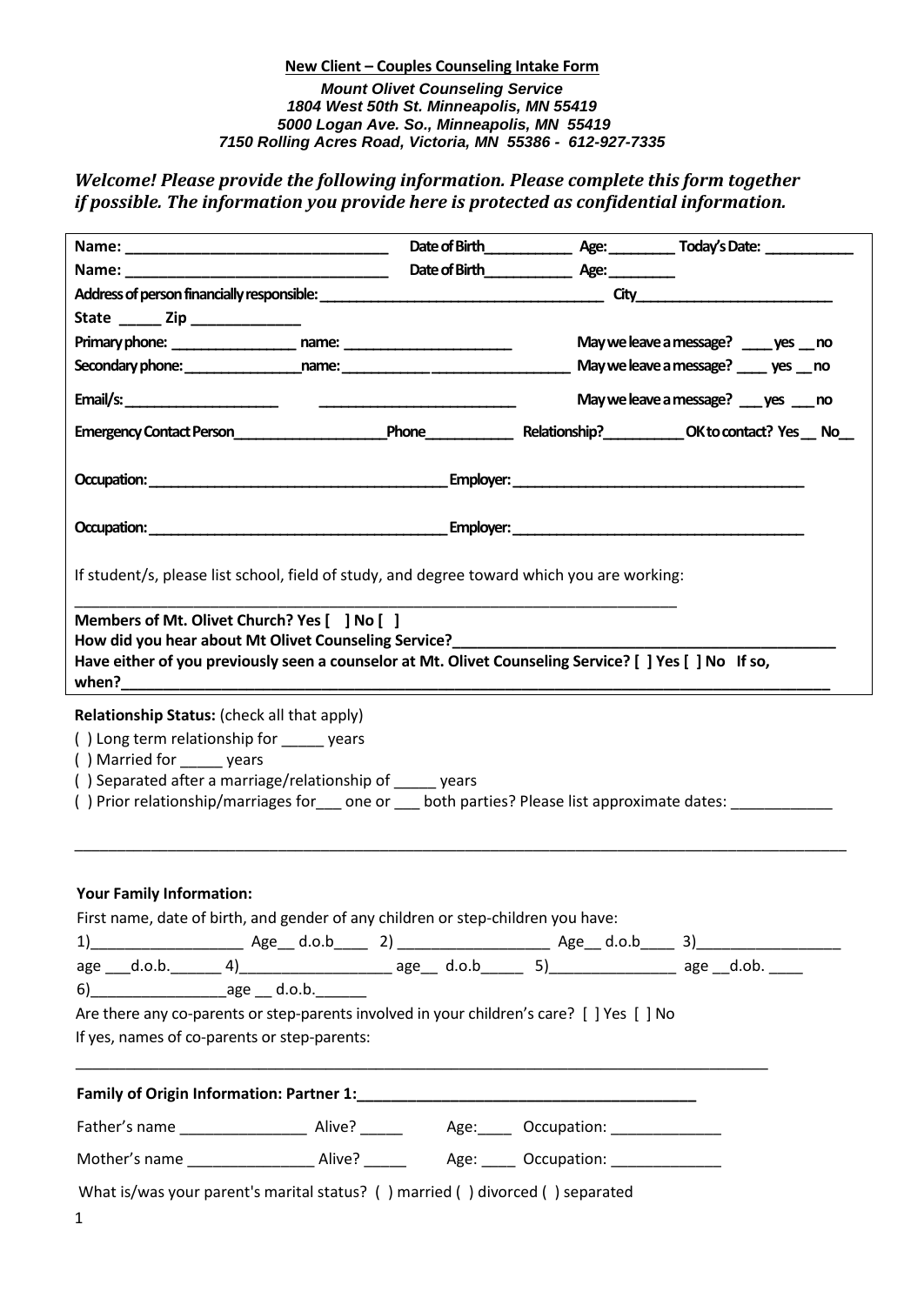( ) father remarried ( ) mother remarried ( ) parents never married First name, age, and gender of any siblings and stepsiblings you have:

\_\_\_\_\_\_\_\_\_\_\_\_\_\_\_\_\_\_\_\_\_\_\_\_\_\_\_\_\_\_\_\_\_\_\_\_\_\_\_\_\_\_\_\_\_\_\_\_\_\_\_\_\_\_\_\_\_\_\_\_\_\_\_\_\_\_\_\_\_

|                                                                                                                                                       |                  | Father's name _____________________ Alive? _____________ Age:_______ Occupation: __________________ |
|-------------------------------------------------------------------------------------------------------------------------------------------------------|------------------|-----------------------------------------------------------------------------------------------------|
|                                                                                                                                                       |                  | Mother's name ______________________ Alive? ______________ Age: ______ Occupation: ________________ |
| What is/was your parent's marital status? () married () divorced () separated                                                                         |                  |                                                                                                     |
| () father remarried () mother remarried () parents never married                                                                                      |                  |                                                                                                     |
|                                                                                                                                                       |                  |                                                                                                     |
| Have you previously seen a counselor/therapist/psychologist? () yes () no                                                                             |                  |                                                                                                     |
| If yes, please fill in the following information:                                                                                                     |                  |                                                                                                     |
| Name of professional                                                                                                                                  | Dates of service | Reason for service                                                                                  |
|                                                                                                                                                       |                  |                                                                                                     |
| _____________________________<br><u> 1980 - Johann John Harry Harry Harry Harry Harry Harry Harry Harry Harry Harry Harry Harry Harry Harry Harry</u> |                  | ____________________________                                                                        |
|                                                                                                                                                       |                  |                                                                                                     |
| Have you ever been hospitalized for psychiatric reasons? () Yes () No<br>Is there a history of mental illness in your family?                         |                  | () Yes () No                                                                                        |
|                                                                                                                                                       |                  |                                                                                                     |
|                                                                                                                                                       |                  |                                                                                                     |
|                                                                                                                                                       |                  |                                                                                                     |
|                                                                                                                                                       |                  |                                                                                                     |
|                                                                                                                                                       |                  |                                                                                                     |
|                                                                                                                                                       |                  |                                                                                                     |
|                                                                                                                                                       |                  |                                                                                                     |
| Have you previously seen a counselor/therapist/psychologist? () yes () no                                                                             |                  |                                                                                                     |
| If yes, please fill in the following information:                                                                                                     |                  |                                                                                                     |
| Name of professional                                                                                                                                  | Dates of service | Reason for service                                                                                  |
|                                                                                                                                                       |                  |                                                                                                     |
|                                                                                                                                                       |                  |                                                                                                     |
|                                                                                                                                                       |                  |                                                                                                     |
|                                                                                                                                                       |                  |                                                                                                     |
| Have you ever been hospitalized for psychiatric reasons?                                                                                              |                  | () Yes () No                                                                                        |
| Is there a history of mental illness in your family?                                                                                                  |                  | () Yes () No                                                                                        |
|                                                                                                                                                       |                  |                                                                                                     |
|                                                                                                                                                       |                  |                                                                                                     |
|                                                                                                                                                       |                  |                                                                                                     |
|                                                                                                                                                       |                  |                                                                                                     |

**Significant Cultural History** or issues you feel are important for your therapist to know:

\_\_\_\_\_\_\_\_\_\_\_\_\_\_\_\_\_\_\_\_\_\_\_\_\_\_\_\_\_\_\_\_\_\_\_\_\_\_\_\_\_\_\_\_\_\_\_\_\_\_\_\_\_\_\_\_\_\_\_\_\_\_\_\_\_\_\_\_\_\_\_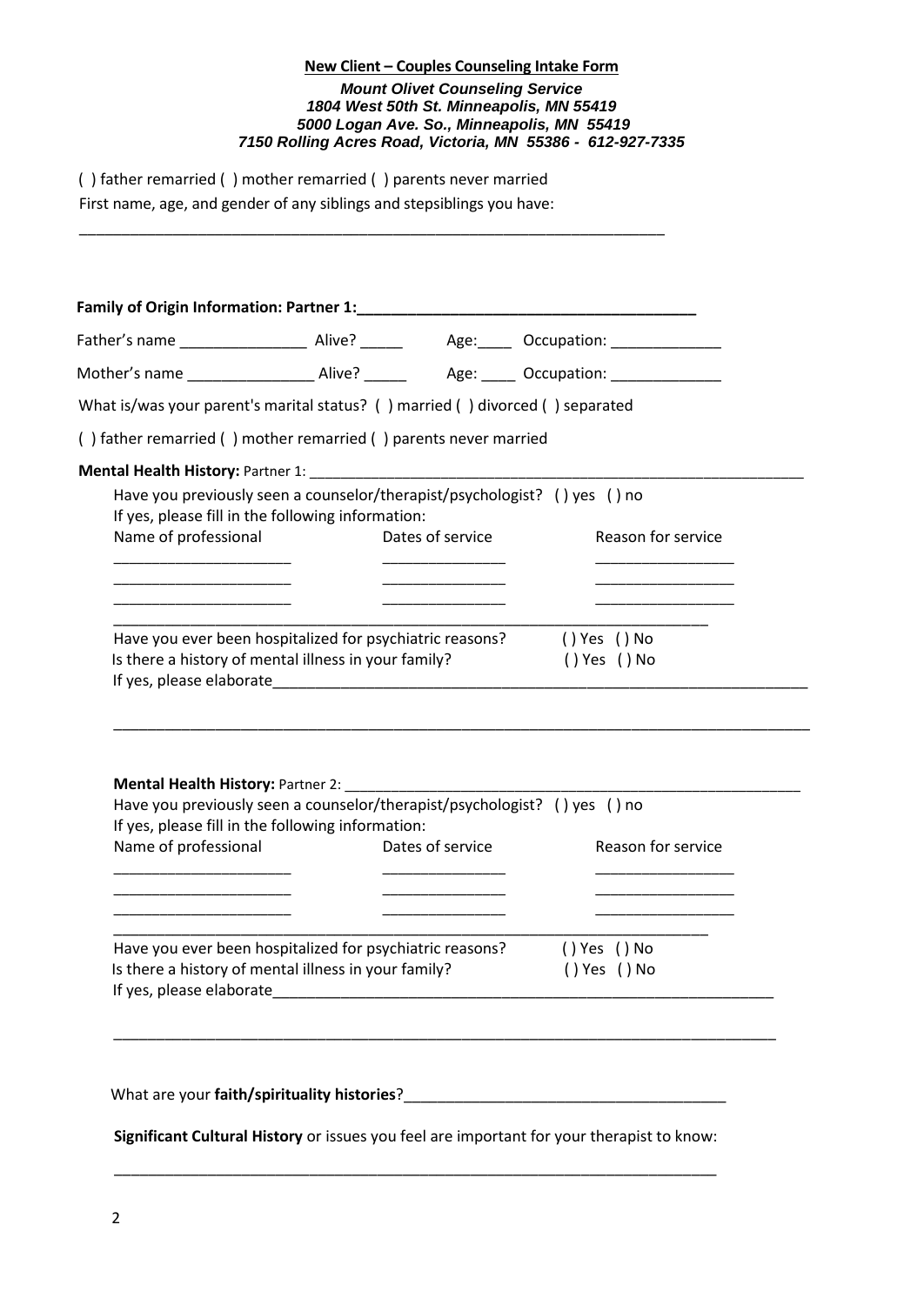\_\_\_\_\_\_\_\_\_\_\_\_\_\_\_\_\_\_\_\_\_\_\_\_\_\_\_\_\_\_\_\_\_\_\_\_\_\_\_\_\_\_\_\_\_\_\_\_\_\_\_\_\_\_\_\_\_\_\_\_\_\_\_\_\_\_\_\_\_\_\_\_\_\_\_\_\_\_\_\_\_\_\_

\_\_\_\_\_\_\_\_\_\_\_\_\_\_\_\_\_\_\_\_\_\_\_\_\_\_\_\_\_\_\_\_\_\_\_\_\_\_\_\_\_\_\_\_\_\_\_\_\_\_\_\_\_\_\_\_\_\_\_\_\_\_\_\_\_\_\_\_\_\_\_\_\_\_\_\_\_\_\_\_\_\_\_

\_\_\_\_\_\_\_\_\_\_\_\_\_\_\_\_\_\_\_\_\_\_\_\_\_\_\_\_\_\_\_\_\_\_\_\_\_\_\_\_\_\_\_\_\_\_\_\_\_\_\_\_\_\_\_\_\_\_\_\_\_\_\_\_\_\_\_\_\_\_\_\_\_\_\_\_\_\_\_\_\_

**Relationship Strengths: Letters and Strengths C** 

What kinds of support systems (connections) do you have in your life?

What issues challenges your relationship the most right now, or led to your decision to seek couples/ family counseling?

\_\_\_\_\_\_\_\_\_\_\_\_\_\_\_\_\_\_\_\_\_\_\_\_\_\_\_\_\_\_\_\_\_\_\_\_\_\_\_\_\_\_\_\_\_\_\_\_\_\_\_\_\_\_\_\_\_\_\_\_\_\_\_\_\_\_\_\_\_\_\_\_\_\_\_\_\_\_\_\_\_

\_\_\_\_\_\_\_\_\_\_\_\_\_\_\_\_\_\_\_\_\_\_\_\_\_\_\_\_\_\_\_\_\_\_\_\_\_\_\_\_\_\_\_\_\_\_\_\_\_\_\_\_\_\_\_\_\_\_\_\_\_\_\_\_\_\_\_\_\_\_\_\_\_\_\_\_\_\_\_\_\_

\_\_\_\_\_\_\_\_\_\_\_\_\_\_\_\_\_\_\_\_\_\_\_\_\_\_\_\_\_\_\_\_\_\_\_\_\_\_\_\_\_\_\_\_\_\_\_\_\_\_\_\_\_\_\_\_\_\_\_\_\_\_\_\_\_\_\_\_\_\_\_\_\_\_\_\_\_\_\_\_\_

\_\_\_\_\_\_\_\_\_\_\_\_\_\_\_\_\_\_\_\_\_\_\_\_\_\_\_\_\_\_\_\_\_\_\_\_\_\_\_\_\_\_\_\_\_\_\_\_\_\_\_\_\_\_\_\_\_\_\_\_\_\_\_\_\_\_\_\_\_\_\_\_\_\_\_\_\_\_\_\_\_

What solutions have you tried to cope with these issues?<br>

On a scale of 1-10, how happy are you each in your current couple relationship?

|         | Partner 1 name |   |              |   | $\cdot$ |   |   |      |
|---------|----------------|---|--------------|---|---------|---|---|------|
| ⊛       |                |   | G            | 6 |         |   | 9 | 10 © |
|         | Partner 2 name |   |              |   | $\cdot$ |   |   |      |
| $\odot$ | 2              | 4 | $\mathbf{D}$ | 6 |         | 8 | 9 | 10 © |

Changes sought: What do you hope to gain from couples counseling? \_\_\_\_\_\_\_\_\_\_\_\_\_\_\_\_\_\_\_\_\_

**Legal or Financial Issues:** Please list any that are affecting you or your family right now, or which have had a significant impact on you in the past? \_\_\_\_\_\_\_\_\_\_\_\_\_\_\_\_\_\_\_\_\_\_\_\_\_\_\_\_\_\_\_\_\_\_\_\_\_\_\_\_\_\_\_\_\_\_

\_\_\_\_\_\_\_\_\_\_\_\_\_\_\_\_\_\_\_\_\_\_\_\_\_\_\_\_\_\_\_\_\_\_\_\_\_\_\_\_\_\_\_\_\_\_\_\_\_\_\_\_\_\_\_\_\_\_\_\_\_\_\_\_\_\_\_\_\_\_\_\_\_\_\_\_\_\_\_\_\_\_

\_\_\_\_\_\_\_\_\_\_\_\_\_\_\_\_\_\_\_\_\_\_\_\_\_\_\_\_\_\_\_\_\_\_\_\_\_\_\_\_\_\_\_\_\_\_\_\_\_\_\_\_\_\_\_\_\_\_\_\_\_\_\_\_\_\_\_\_\_\_\_\_\_\_\_\_\_\_\_\_

\_\_\_\_\_\_\_\_\_\_\_\_\_\_\_\_\_\_\_\_\_\_\_\_\_\_\_\_\_\_\_\_\_\_\_\_\_\_\_\_\_\_\_\_\_\_\_\_\_\_\_\_\_\_\_\_\_\_\_\_\_\_\_\_\_\_\_\_\_\_\_\_\_\_\_\_\_\_\_\_

**Relationship Concerns:** (Please check any relationship concerns you currently have)

( ) Fighting/anger ( ) Traumatic events

| () Distance/loss of fun             | Sexual relationship difficulties                   |
|-------------------------------------|----------------------------------------------------|
| () Separation/divorce               | () Conflict with/about relatives and/or friends    |
| () Sexual/gender identity conflicts | ) Alcohol use                                      |
| () Lack of honesty                  | ) Drug use                                         |
| () Sexual abuse                     | () Other Addictions                                |
| () Educational problems             | ) Grief/loss                                       |
| () Disagreement about parenting     | () Financial difficulties                          |
| () Blended family issues            | ) Disagreement about role of social media/internet |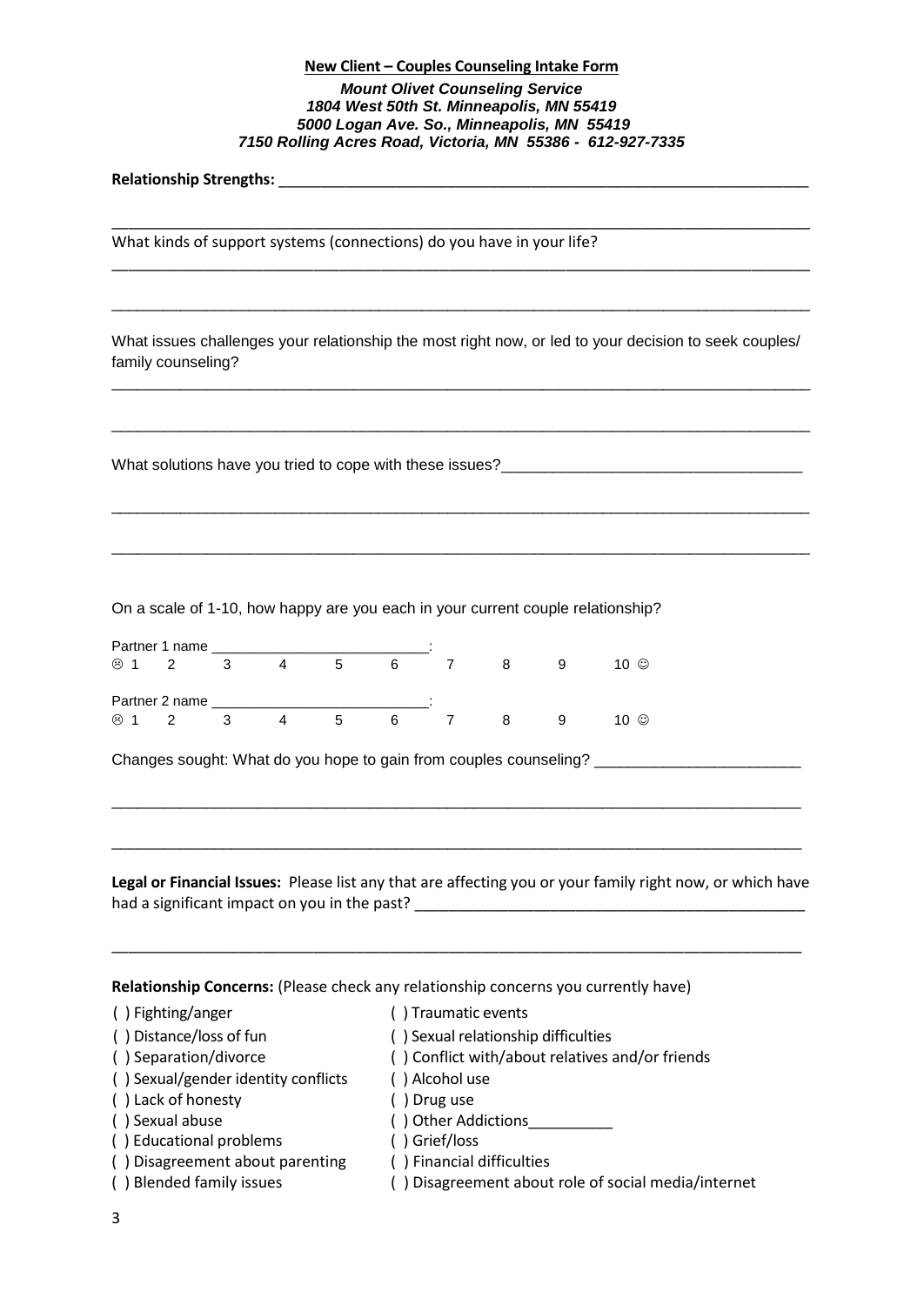( ) Mental health concerns ( ) Infidelity ( ) Physical fights/abuse ( ) Job stress

( ) Emotional Abuse ( ) Physical health issues

\_\_\_\_\_\_\_\_\_\_\_\_\_\_\_\_\_\_\_\_\_\_\_\_\_\_\_\_\_\_\_\_\_\_\_\_\_\_\_\_\_\_\_\_\_\_\_\_\_\_\_\_\_\_\_\_\_\_\_\_\_\_\_\_\_\_\_\_\_\_\_\_\_\_\_\_\_\_\_\_\_

\_\_\_\_\_\_\_\_\_\_\_\_\_\_\_\_\_\_\_\_\_\_\_\_\_\_\_\_\_\_\_\_\_\_\_\_\_\_\_\_\_\_\_\_\_\_\_\_\_\_\_\_\_\_\_\_\_\_\_\_\_\_\_\_\_\_\_\_\_\_\_\_\_\_\_\_\_\_\_\_\_

## **Is there anything else you think would be helpful for your counselor to know?**

Please read the following information about our program, and sign the last two pages.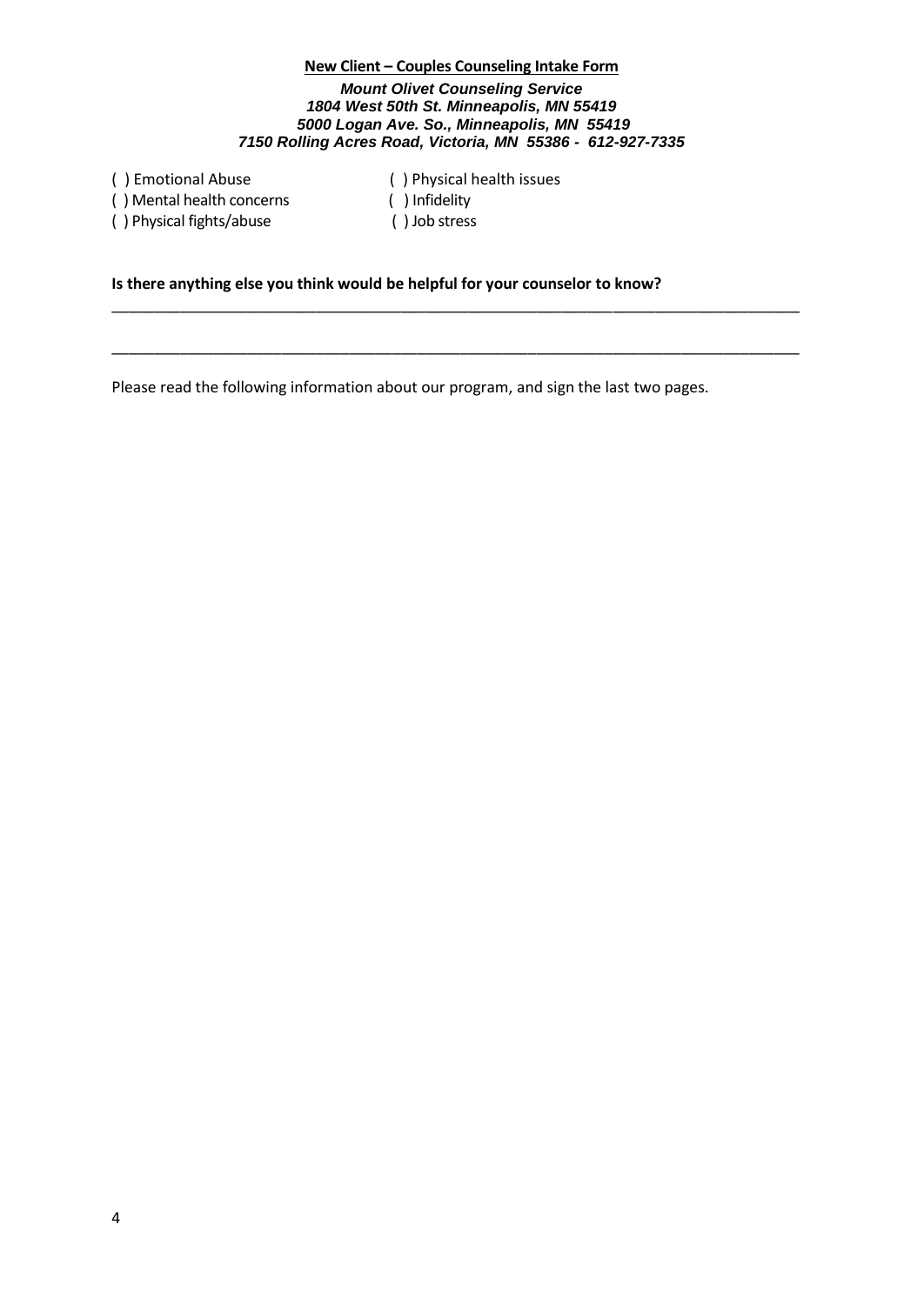### *Couples Counseling Intake Form Mount Olivet Counseling Service 1804 West 50th Street, Minneapolis, MN 55419 5000 Logan Ave. So., Minneapolis, MN 55419 7150 Rolling Acres Road, Victoria, MN 55386 612-927-7335 INFORMATION FOR CLIENTS & INFORMED CONSENT FOR COUPLES THERAPY*

#### **APPOINTMENTS AND SCHEDULING:**

**All appointments are scheduled with our Office Manager**, Molly Pach, either in person at the office or by calling 612-927-7335 or emailing mpach@mtolivetcounseling.org. Press 10 to leave her a voice mail. It is your responsibility to schedule your appointments and keep them. Usually we suggest that you set up a series of appointments

to begin as soon as our schedules permit. Please be alert to how many appointments remain in your series and discuss your scheduling options as needed with your clinician. Psychiatric

consultations are scheduled one appointment at a time. **We are not a crisis center.** The telephone is answered Monday through Friday, usually prior to 12:00pm. If you are in crisis or believe a crisis may arise, please call 911. We do offer some evening appointments.

Sessions are 50 minutes long. If a client is late for their appointment, the appointment time will not be adjusted. Couples sessions will not proceed unless both parties are present.

## **FEES**

Fees for members of Mount Olivet are \$50.00 per session for counseling or medication management services. Fees for non-members are \$100.00 per session.

We do not work with third party payers/insurance companies.

Please contact Molly 24 hours in advance of the scheduled appointment time, if you need to cancel, so that your time can be given to someone waiting for an appointment. **A no-show, or a cancellation later than 24 hours prior to the scheduled appointment will be charged the session fee.** We reserve the right to decline scheduling of future appointments if there is a pattern of cancellations or no-shows.

We do not send out monthly bills or keep record of payments. You are asked to pay for each session as it occurs unless you make other arrangements, and to ask for a receipt if you believe you will need one. If you are unable to pay the full fee please ask Molly for an Application for Financial Assistance on which you can indicate the amount you are able to pay, with a minimum payment of \$10.00 per session.

### **E-MAIL & SOCIAL NETWORKING POLICIES**

Please do not email your therapist information related to your therapy sessions, since email is not completely secure or confidential. If you send an email, we will only respond for purposes of scheduling or appointment reminders. Be aware that all e-mails are retained in the logs of your and Mt. Olivet Counseling Service's Internet service providers. While it may be unlikely that someone reads these, they are available to be read by the system administrator of the Internet service provider. You should also know that any e-mails we receive from you become a part of your legal and therapy records**. Please do not use SMS (texting), Twitter, Facebook, or LinkedIn to contact your therapist. These sites are not secure**. We do not accept friend requests or contact requests from current or former clients on any social networking site, since adding clients as friends or contacts can compromise your confidentiality and privacy. It may also blur the boundaries of our therapeutic relationship. If you have any questions about this, please ask your therapist when you meet.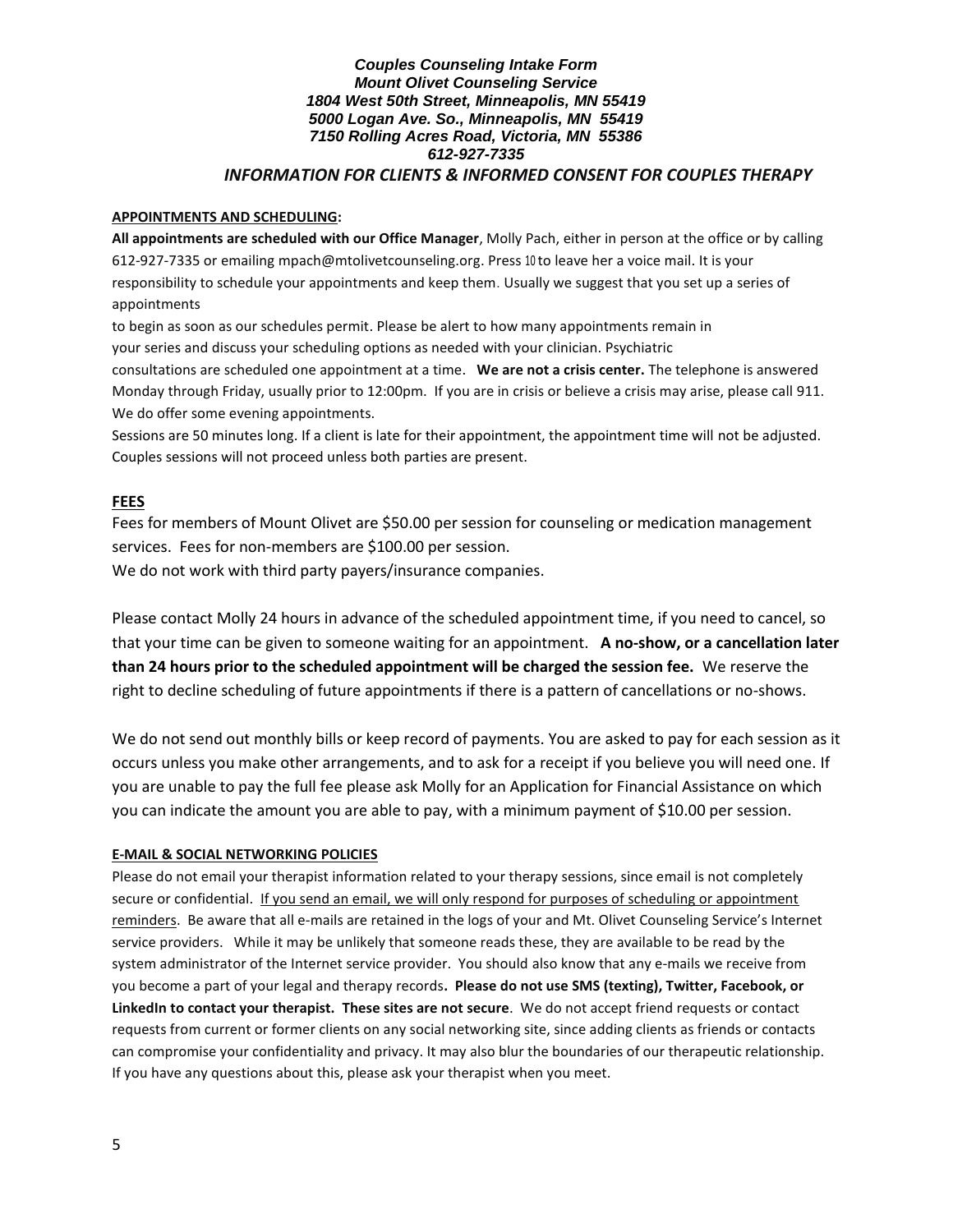## **CONFIDENTIALITY:**

The fact that you are a client ensures that all information about you, as well as the content of your sessions and phone conversations, will be held in strict confidence with the following possible exceptions:

- If you sign a Consent for Release of Information form, you authorize us to communicate specified information about you with one or more specified professionals or agencies outside of this office;
- In order to ensure the best 'possible care, the interns and professional staff meet regularly to consult and collaborate regarding client care;
- If your records are subpoenaed by signature of a judge, we are required to release them to the court; the therapist will not agree to testify in legal matters related or unrelated to therapy.
- If you are using, mood-altering drugs including alcohol, while pregnant, we are required to report this information;
- If you are a minor (under age 18), your parents have access to your records, unless:
	- You are emancipated, (living away from home and paying your own way)
	- You are pregnant, or
	- You are in danger of harm from one or both of your parents;
- If you have previously had inappropriate sexual contact from any health care provider, and if you reveal the name of such provider, we are mandated to report this information to the appropriate licensing board;
- In the course of your session, if we have reason to suspect the abuse of a child or of a vulnerable adult, we are required by law to file a report of the alleged abuse to the appropriate county or state agencies. This report is required whether the alleged abuse occurs within your family or outside of it;
- In the course of your sessions, if, after careful and thoughtful consideration, we come to believe that there is a clear and imminent danger of your physically harming yourself or another person, we will take steps to prevent such potential harm, steps which will violate your confidentiality.
- Making threatening statements of harm to any Mt. Olivet Counseling Service staff person or their family, will result in termination of therapy and notification of proper authorities.

#### **PHILOSOPHY**:

In most situations, the therapist's role is that of a consultant. The therapist's job is to help you think about what your problems are and explore possible solutions to your problems. The therapist will listen to you and give feedback about what he/she hears and what the therapist thinks your options are. Although the therapist will explore options with you, rarely will the therapist tell you what to do, because the decision and the responsibility to make changes in your life needs to be yours. Your job is to be more open and honest about yourself than you are in social relationships and to be committed to the process of couples counseling and honest with each other. You are responsible for deciding what to talk about in each session and deciding what your goals are.

During the course of therapy, the therapist is likely to draw on various psychological approaches which stem from the nature of the problem and the assessment of what will best benefit you. These approaches include behavioral, cognitive behavioral, dynamic, existential, system/family, developmental, or psycho-educational. If you are not getting what you want, you have the right to ask for other treatments or for a referral to other professionals. If the therapist believes he/she is not being helpful to you, the therapist also has an obligation to help you find someone who might be more helpful. You may terminate treatment at any time. **Referrals:** We reserve the right to refer a client to a more appropriate type of therapy with other therapists if we assess that your needs are not likely to be best served by our staff.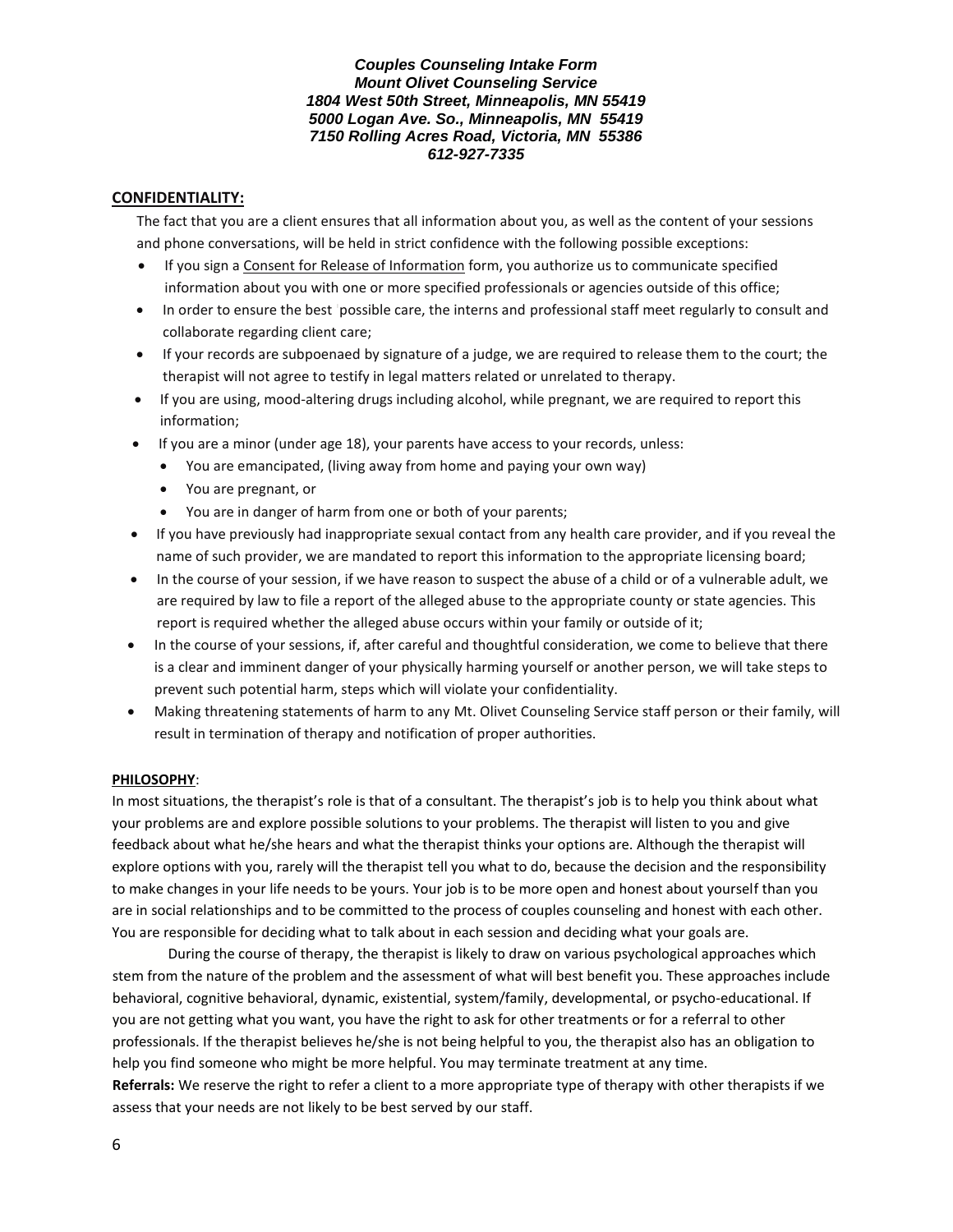**Referrals to our Psychiatrist or Internist at Mt. Olivet Counseling:** Clients are referred to our psychiatrist or internist only internally while maintaining a counseling relationship with one of our therapists.

### **LIMITATION ON CONFIDENTIALITY WHEN PROVIDING THERAPY TO COUPLES:**

There are different expectations and limits about confidentiality in relational therapy than there are in individual therapy. When the therapist agrees to treat a couple or family, the therapist considers the relationship between the couple to be the client and hence the couple is the client. For instance, if there is a request for the treatment records of the couple, the therapist will need the authorization of both/all members before releasing confidential information. Also, if the therapist's records are subpoenaed, the therapist will assert the psychotherapist-patient privilege on behalf of the couple, not just an individual.

During the course of work with a couple, the therapist may see either individual alone for one or more sessions. These sessions are a part of the therapy for the couple, unless otherwise indicated. Generally, these sessions are confidential in the sense that the therapist will not release any confidential information to a third party unless required by law to do so or unless the therapist has your written authorization. Since individual sessions in the context of couple therapy can and should be considered a part of the treatment of the couple, the therapist will also seek the authorization of the other individual before releasing confidential information to a third party.

However, be aware that the therapist may need to share information learned in an individual session with both members of the couple, if determined in the best judgment of the therapist that it is important to share the information to effectively serve the therapy of the couple. The therapist will use their best judgment about such disclosures and will also, if appropriate, first give the individual the opportunity to make the disclosure. **Thus, if it is important to you to talk about matters which you don't want to share with anyone else, you might want to consult with a different therapist who can treat you separately.** 

This **"no secrets"** policy is intended to allow the therapist to treat the couple more effectively by preventing, to the extent possible, a conflict of interest that might arise if an individual's interests are not consistent with the interests of the couple being treated. For instance, information learned in the course of an individual session may be relevant or even essential to the proper treatment of the couple. If the therapist is not free to exercise their clinical judgment regarding the need to bring this information to the couple during their therapy, the therapist might be placed in a situation where the therapist will have to terminate treatment. This policy is intended to prevent the need for such a termination.

### **INFORMED CONSENT FOR COUPLES THERAPY**

I understand that couples therapy begins with an evaluation of my relationship history and current concerns. While the therapist is evaluating whether they are the appropriate therapist for the relationship, they will decide whether to begin couples therapy.

I understand the policies described in the Information for Clients and Informed Consent for Couples Therapy forms and accept them as conditions for beginning therapy with the therapist. I have read (or heard a verbal communication) of the Limits of Confidentiality.

I have been given the chance to ask questions and discuss confidentiality and disclosure policies with the therapist. I understand that if my spouse/partner or I communicate information to the therapist individually, whether on the phone or in an individual session, that information may not be held as confidential, and may be shared at the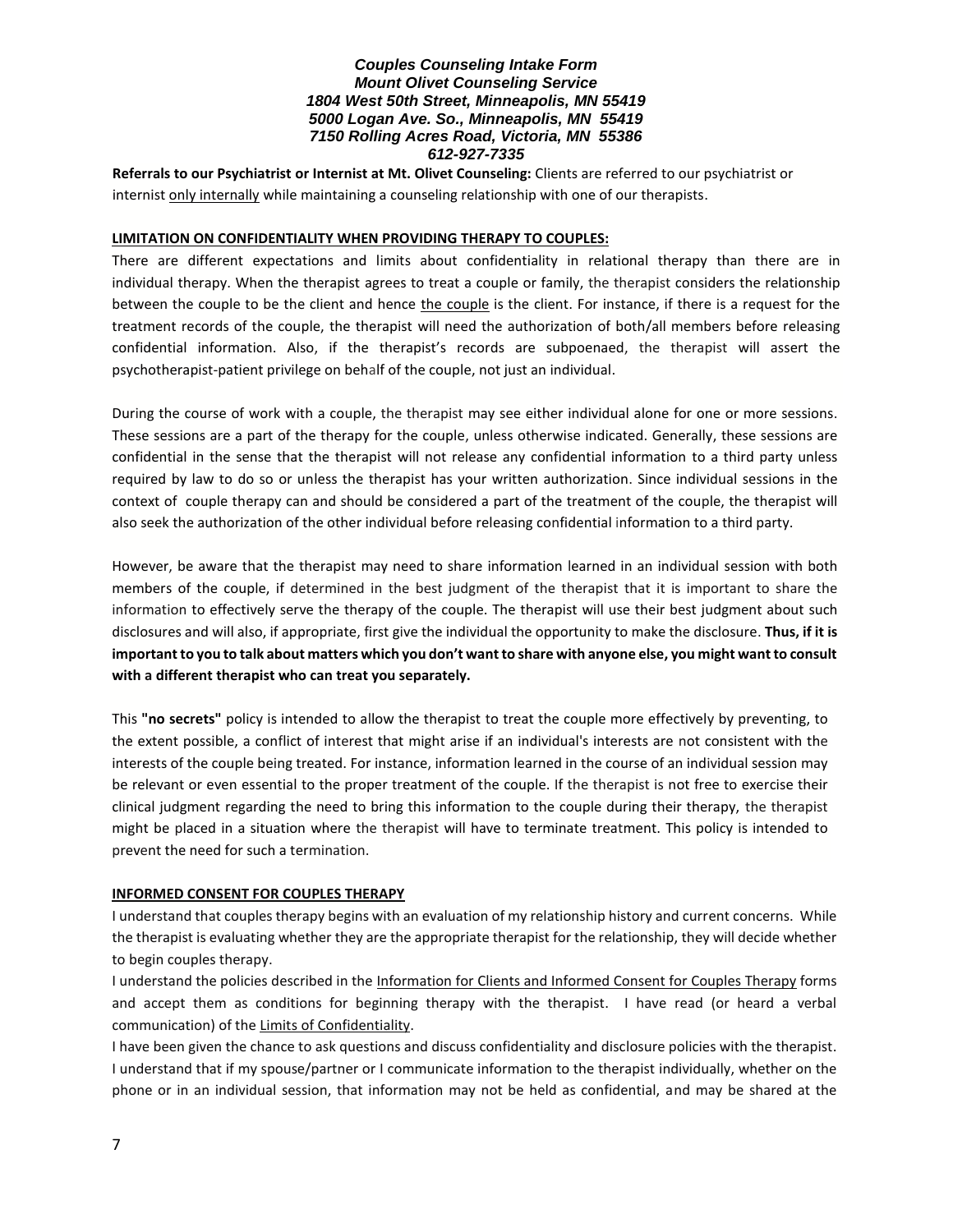therapist's discretion with the spouse/partner in a subsequent couples session.

I also understand that the information discussed in therapy is for the purpose of therapy only and is not intended to be used in legal proceeding between me and others, including my partner/spouse/family members. I agree that the role of the couple therapist, is to be limited to that which will therapeutically benefit the relationship, and that I will not attempt to gain an advantage in any legal proceeding from my therapy. I agree not to ask the therapist to testify in court, whether by person, or by affidavit. I also agree to instruct my attorneys not to subpoena the therapist. I understand that this agreement may not prevent a judge from requiring the therapist's testimony**. If the therapist is required to appear as a witness, the party responsible for their participation agrees to reimburse them or MOCS at the rate of \$200 per hour for the time spent traveling, preparing reports or any other case related costs.** 

I agree to share responsibility with the therapist for the therapy process, including goal setting and termination. By entering into couples therapy, I understand that working toward change and engaging in the process of therapy has some risks. During therapy, remembering or talking about unpleasant events, feelings, or thoughts can result in experiencing discomfort or strong feelings of anger, sadness, worry, fear, or experiencing anxiety, depression, insomnia, etc. The therapist may challenge some of my assumptions or perceptions or propose different ways of looking at, thinking about or handling situations that could cause me to feel upset, angry, depressed, challenged, or disappointed.

I understand that attempting to resolve issues in my relationship may result in changes that were not originally intended. I have been informed that couples therapy may result in decisions about changing behaviors, employment, substance use, schooling, housing, or relationships, although those decisions will always be mine to make. Change will sometimes be easy and swift, but sometimes it will be slow and even frustrating. I understand that there is no guarantee that couples therapy will yield positive or intended results. I accept that the changes that I, or my partner/spouse makes, may have an impact on me, them, and others around me. I accept that these changes can have both positive and negative effects and agree to clarify and evaluate the potential consequences of these changes before continuing with them.

#### **INFORMED CONSENT FOR EVALUATION AND TREATMENT**

I acknowledge that I have read and received a copy of the INFORMATION FOR CLIENTS and the policy of INFORMED CONSENT FOR COUPLES THERAPY, and that I enter into therapy in agreement with this policy

|                                                                                                                                              | Date and the set of the set of the set of the set of the set of the set of the set of the set of the set of th |
|----------------------------------------------------------------------------------------------------------------------------------------------|----------------------------------------------------------------------------------------------------------------|
|                                                                                                                                              |                                                                                                                |
|                                                                                                                                              | Date                                                                                                           |
| Signature of Client_<br><u> 1989 - Johann John Harry, mars ar yn y brenin y brenin y brenin y brenin y brenin y brenin y brenin y brenin</u> |                                                                                                                |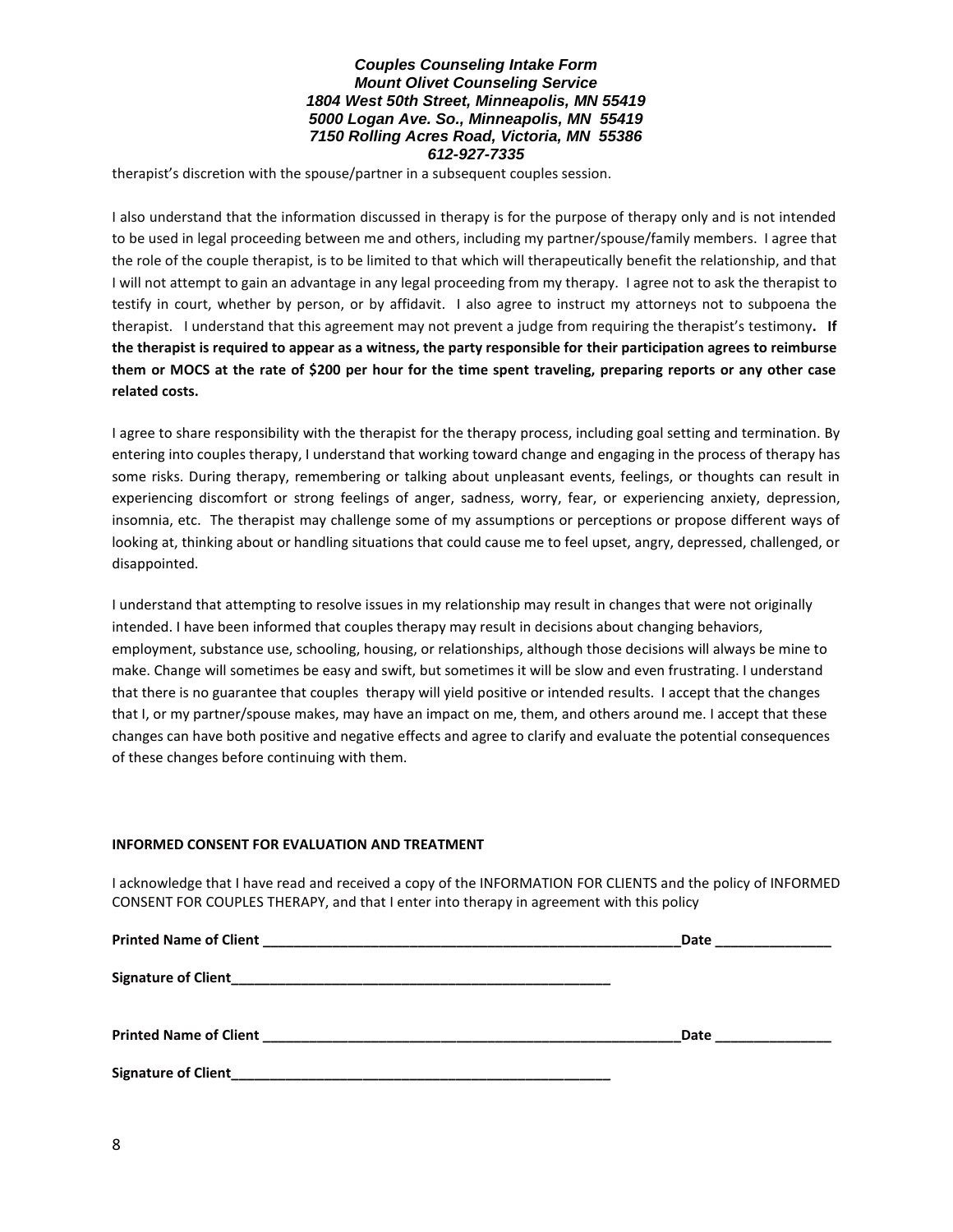#### **PAYMENT AGREEMENT**

I agree to pay for each session at the time of session. I will provide notification to the Counseling office prior to 24 hours before the scheduled appointment time if I need to cancel my appointment. I understand that a **no-show, or a cancellation later than 24 hours prior to the scheduled appointment will result in my being charged the session fee.**

| <b>Signed</b> | Date |
|---------------|------|
|               |      |
|               |      |
| <b>Signed</b> | Date |

### **LEGAL WAIVER FOR COUPLE/FAMILY THERAPY**

This contract is an agreement between the interested parties that no party shall attempt to subpoena my testimony or their records to be presented in a deposition or court hearing of any kind for any reason, such as a divorce case.

Both parties agree that the goal of counseling, with individual, marital, or couples therapy, is for the sole purpose of the improvement of psychological and relational distress and that the process of therapy depends on trust and openness during therapy sessions.

Therefore, it is understood by both parties that if they request my services as a therapist, they are expected not to use information given to me during therapy sessions for any legal purposes.

I agree that I will not, either solely or with my spouse, enlist our counselor in any legal proceedings related to our current case. I further agree that neither our counselor's records or our counselor's testimony will be subpoenaed for deposition or testimony, and that our counselor will be exempt from conversations with social service personnel, attorneys or members of the justice system. Our counselor's sole responsibility in working with me is as a therapist.

**The signatures below reflect that I agree to the terms set forth above.**

**Signed and Dated\_\_\_\_\_\_\_\_\_\_\_\_\_\_\_\_\_\_\_\_\_\_\_\_\_\_\_\_\_\_\_\_\_\_\_\_\_\_\_\_\_\_\_\_\_\_\_\_**